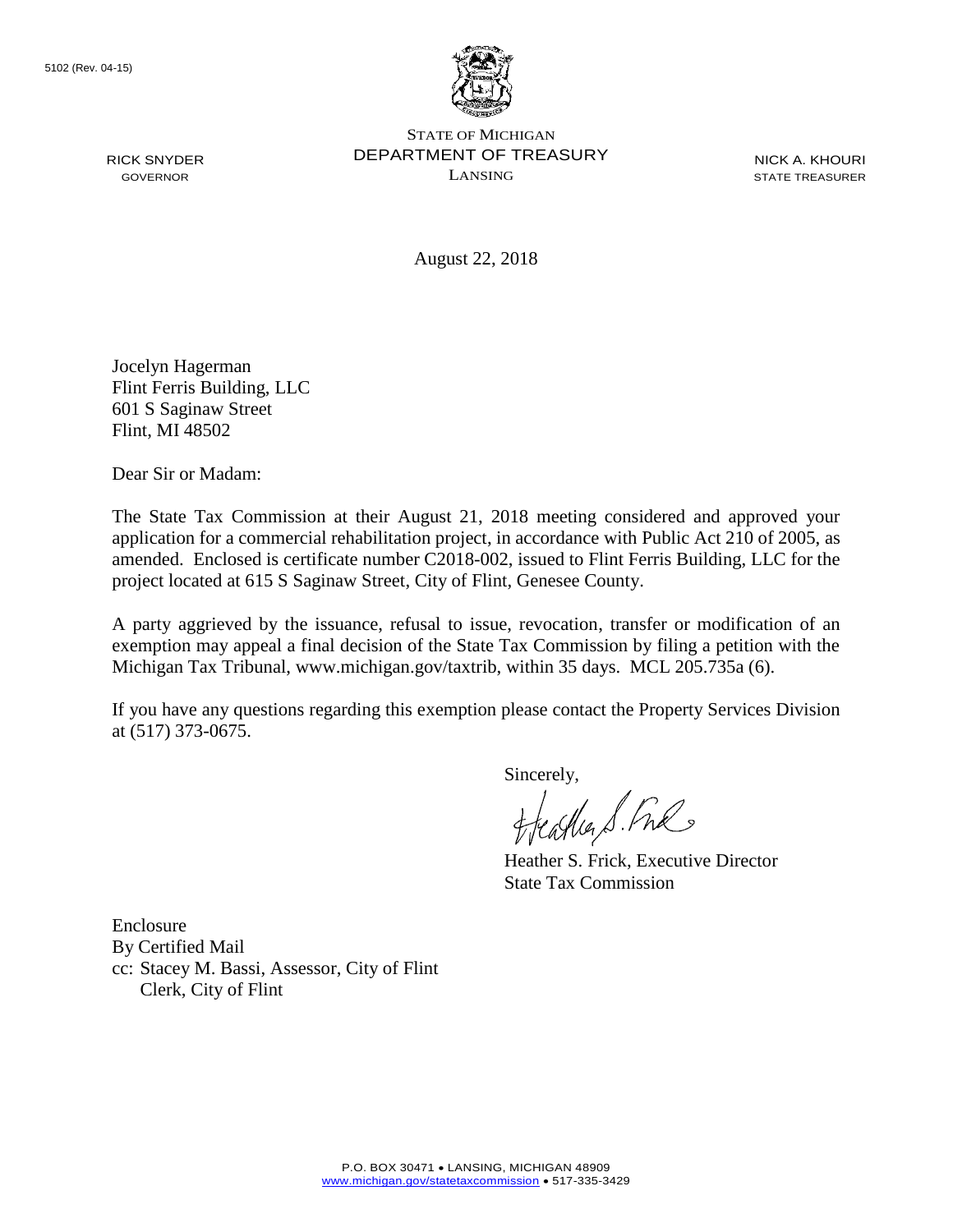

# **Commercial Rehabilitation Exemption Certificate** Certificate No. **C2018-002**

Pursuant to the provisions of Public Act 210 of 2005, as amended, the State Tax Commission hereby issues a Commercial Rehabilitation Exemption Certificate for the commercial property, as described in the approved application, owned by **Flint Ferris Building, LLC**, and located at **615 S Saginaw Street**, **City of Flint**, County of Genesee, Michigan.

This certificate provides the authority for the assessor to exempt the commercial property for which this Commercial Rehabilitation Exemption Certificate is in effect, but not the land on which the rehabilitated facility is located or the personal property, from ad valorem taxation. This certificate further provides the authority to levy a specific tax known as the Commercial Rehabilitation tax.

This certificate, unless revoked as provided by Public Act 210 of 2005, as amended, shall remain in force for a period of **2** year(s);

#### **Beginning December 31, 2018, and ending December 30, 2020.**

The real property investment amount for this obsolete facility is **\$7,000,000**.

The frozen taxable value of the real property related to this certificate is **\$954,889**.

This Commercial Rehabilitation Exemption Certificate is issued on **August 21, 2018**.



 $84562-6$ 

Douglas B. Roberts, Chairperson State Tax Commission

**A TRUE COPY ATTEST:** 

Emily el. Leik

Emily Leik Michigan Department of Treasury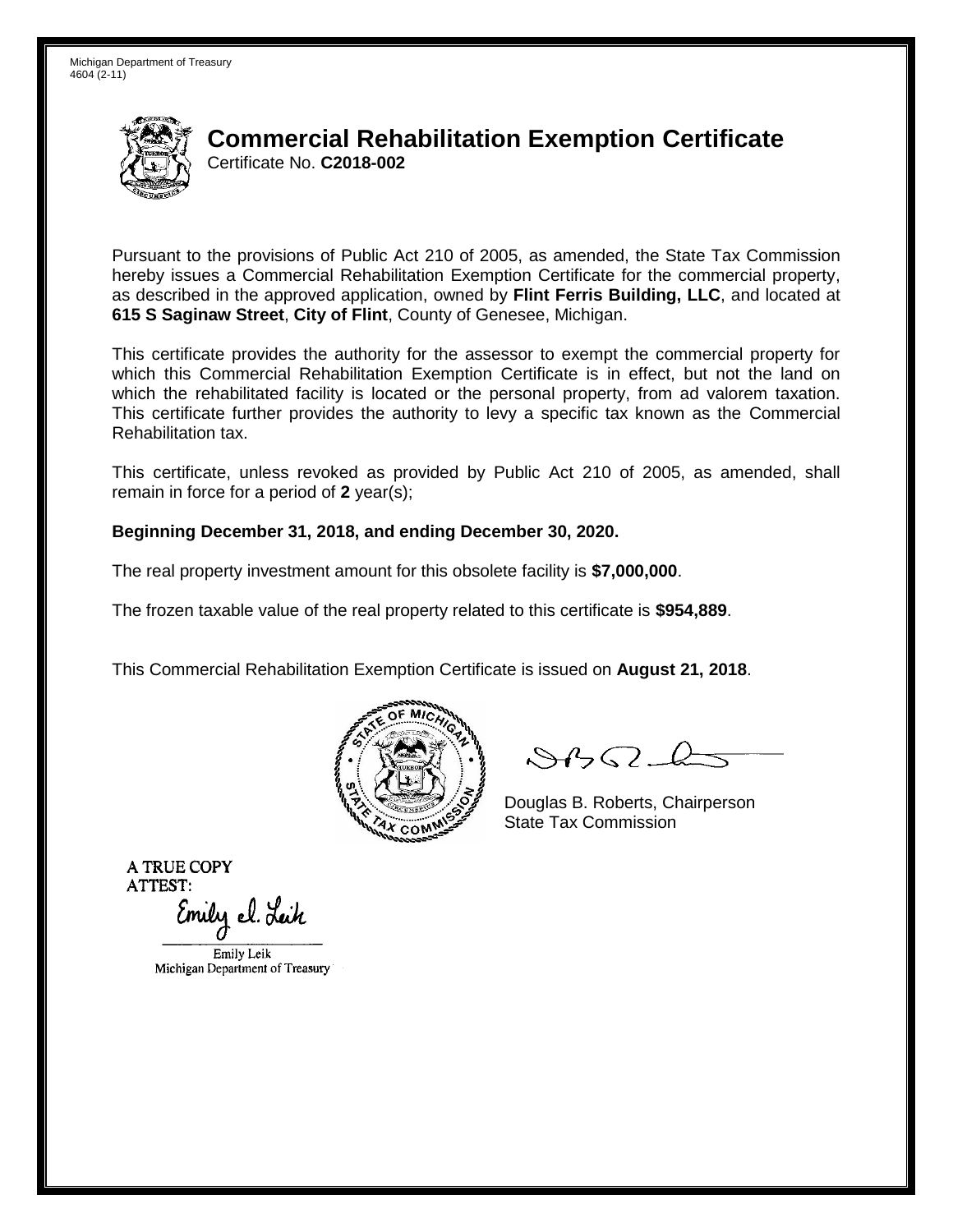RICK SNYDER GOVERNOR



STATE OF MICHIGAN DEPARTMENT OF TREASURY LANSING

NICK A. KHOURI STATE TREASURER

August 22, 2018

Seif Saeed Suaza, LLC 2700 Robert T Longway Boulevard, Suite B Flint, MI 48503

Dear Sir or Madam:

The State Tax Commission at their August 21, 2018 meeting considered and approved your application for a commercial rehabilitation project, in accordance with Public Act 210 of 2005, as amended. Enclosed is certificate number C2018-003, issued to Suaza, LLC for the project located at 2065 S Center Road, City of Burton, Genesee County.

A party aggrieved by the issuance, refusal to issue, revocation, transfer or modification of an exemption may appeal a final decision of the State Tax Commission by filing a petition with the Michigan Tax Tribunal, www.michigan.gov/taxtrib, within 35 days. MCL 205.735a (6).

If you have any questions regarding this exemption please contact the Property Services Division at (517) 373-0675.

Sincerely,

Heather S. Fre

Heather S. Frick, Executive Director State Tax Commission

Enclosure By Certified Mail cc: Dennis Lowthian, Assessor, City of Burton Clerk, City of Burton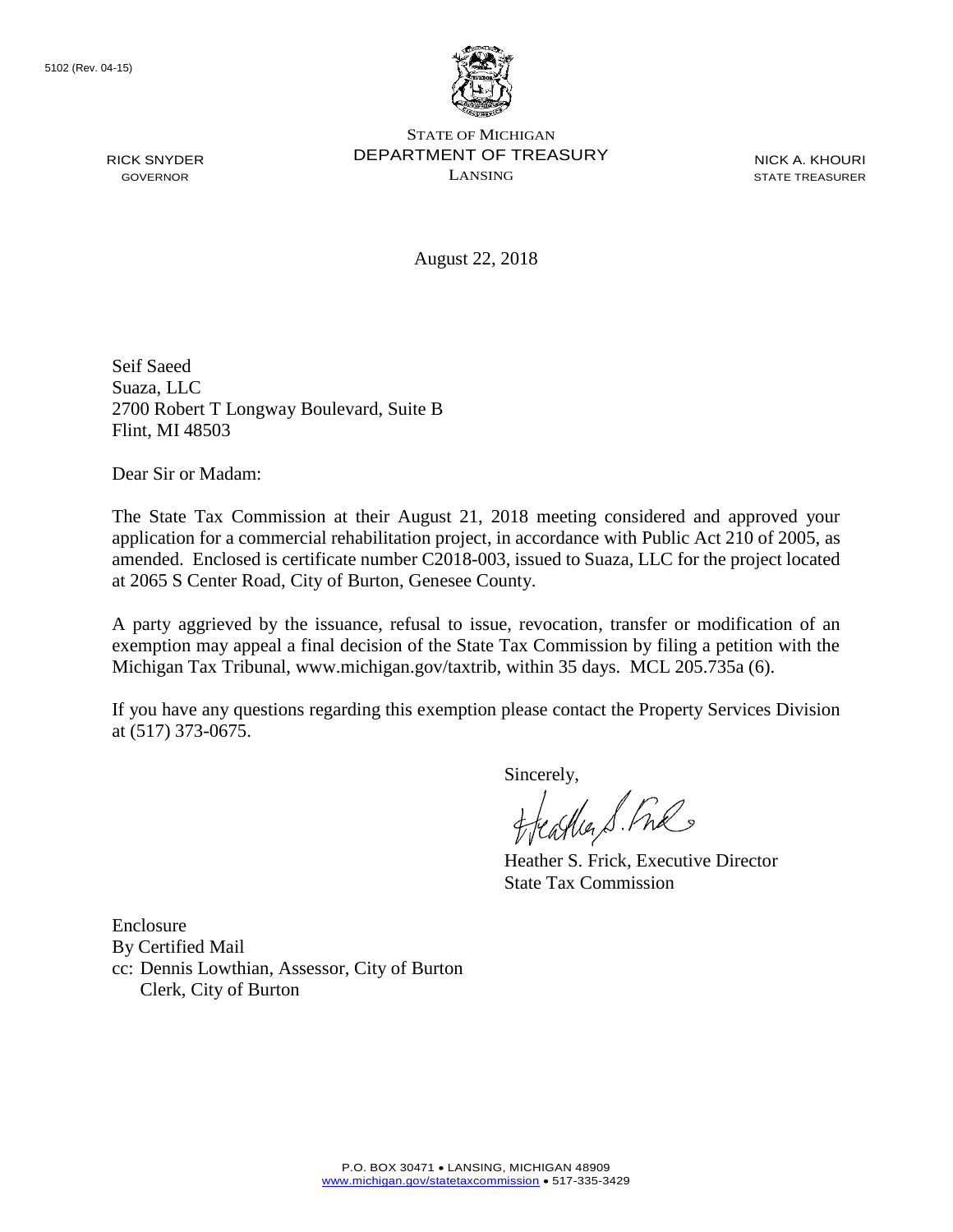

## **Commercial Rehabilitation Exemption Certificate** Certificate No. **C2018-003**

Pursuant to the provisions of Public Act 210 of 2005, as amended, the State Tax Commission hereby issues a Commercial Rehabilitation Exemption Certificate for the commercial property, as described in the approved application, owned by **Suaza, LLC**, and located at **2065 S Center Road**, **City of Burton**, County of Genesee, Michigan.

This certificate provides the authority for the assessor to exempt the commercial property for which this Commercial Rehabilitation Exemption Certificate is in effect, but not the land on which the rehabilitated facility is located or the personal property, from ad valorem taxation. This certificate further provides the authority to levy a specific tax known as the Commercial Rehabilitation tax.

This certificate, unless revoked as provided by Public Act 210 of 2005, as amended, shall remain in force for a period of **10** year(s);

### **Beginning December 31, 2018, and ending December 30, 2028.**

The real property investment amount for this obsolete facility is **\$2,600,000**.

The frozen taxable value of the real property related to this certificate is **\$217,500**.

This Commercial Rehabilitation Exemption Certificate is issued on **August 21, 2018**.



 $84562-6$ 

Douglas B. Roberts, Chairperson State Tax Commission

**A TRUE COPY ATTEST:** 

Emily el. Leik

Emily Leik Michigan Department of Treasury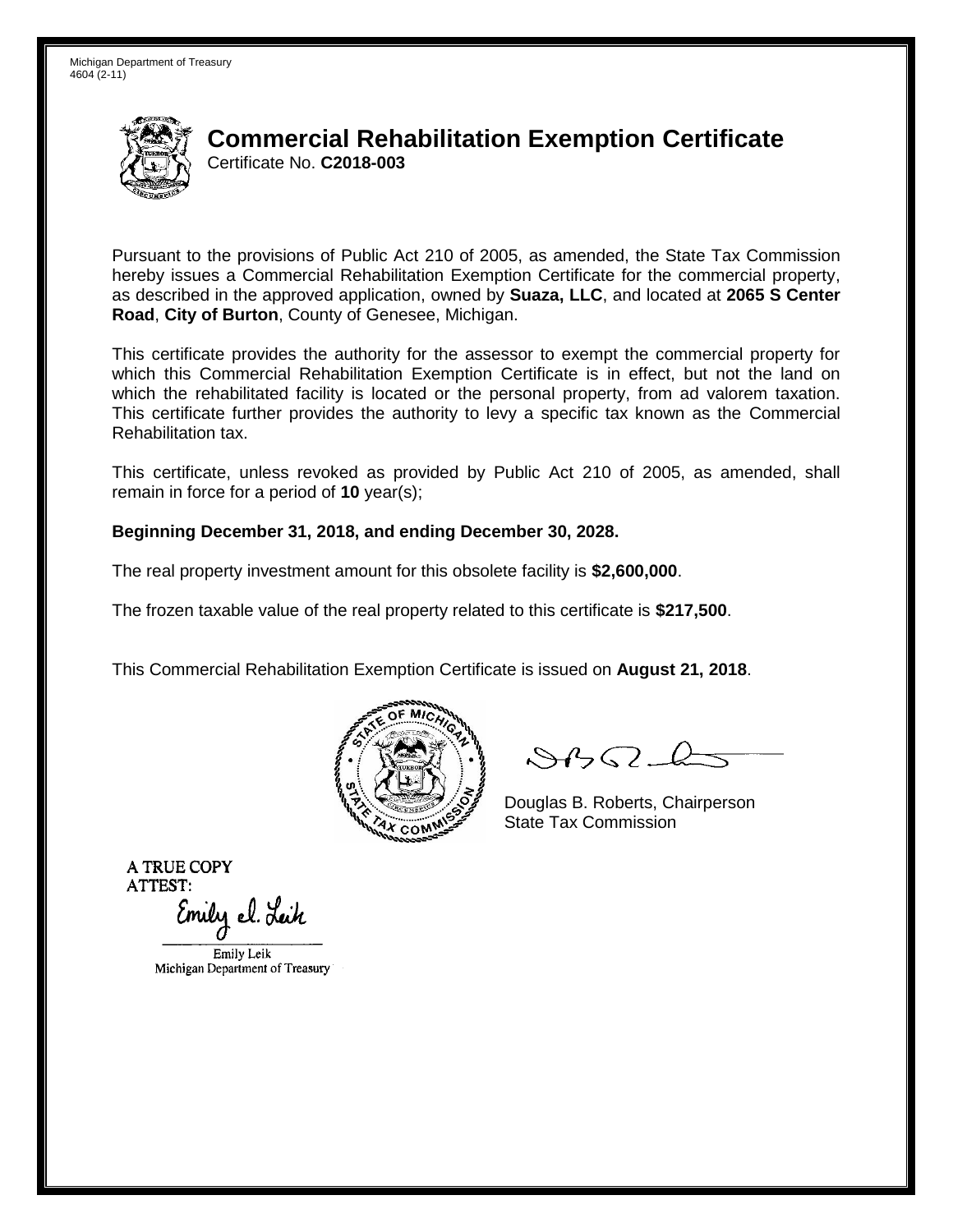

STATE OF MICHIGAN DEPARTMENT OF TREASURY LANSING

NICK A. KHOURI STATE TREASURER

August 22, 2018

Kelly Oswalt 343 W Prairie, LLC 591 W Prairie Street Vicksburg, MI 49097

RICK SNYDER GOVERNOR

Dear Sir or Madam:

The State Tax Commission at their August 21, 2018 meeting considered and approved your application for a commercial rehabilitation project, in accordance with Public Act 210 of 2005, as amended. Enclosed is certificate number C2018-006, issued to 343 W Prairie, LLC for the project located at 343 W Prairie Street, Village of Vicksburg, Kalamazoo County.

A party aggrieved by the issuance, refusal to issue, revocation, transfer or modification of an exemption may appeal a final decision of the State Tax Commission by filing a petition with the Michigan Tax Tribunal, www.michigan.gov/taxtrib, within 35 days. MCL 205.735a (6).

If you have any questions regarding this exemption please contact the Property Services Division at (517) 373-0675.

Sincerely,

Heather S. Fre

Heather S. Frick, Executive Director State Tax Commission

Enclosure By Certified Mail cc: Nathan Brousseau, Assessor, Village of Vicksburg Clerk, Village of Vicksburg